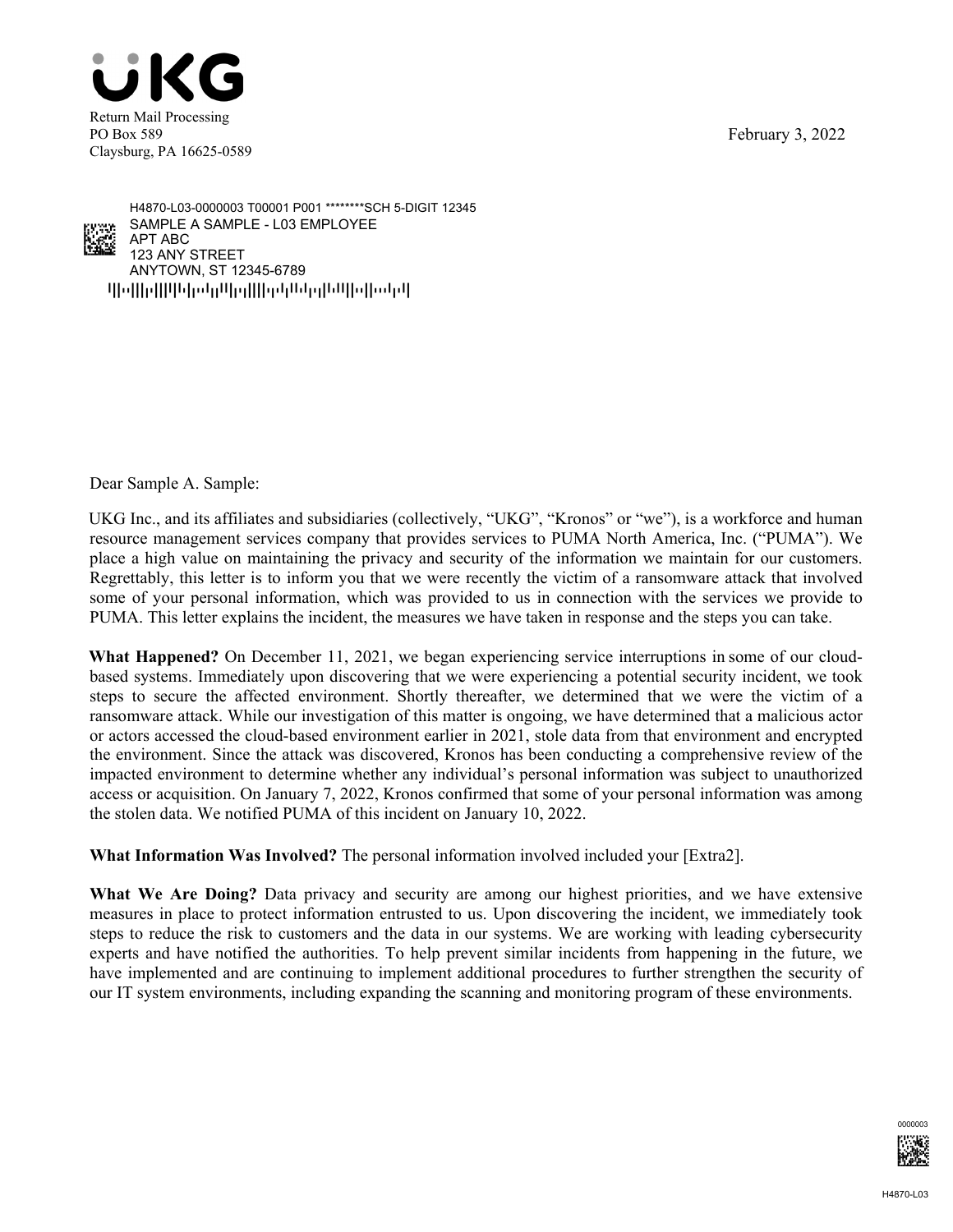**What You Can Do?** We encourage you to remain vigilant against incidents of identity theft and fraud, to review your account statements, and to monitor your free credit reports for suspicious activity and to detect errors. Enclosed with this letter are some steps you can take to protect your information. At this time, we have no evidence that any personal information has been used inappropriately. However, as a measure of added security and to help protect your identity, we are offering a complimentary 24-month membership to Experian's<sup>®</sup> IdentityWorks<sup>SM</sup>. This product provides you with services including credit monitoring, identify restoration, and identity theft insurance. To activate your membership and start monitoring your personal information please follow the steps below:

- Ensure that you **enroll by**: **April 30, 2022** (Your code will not work after this date.)
- Visit the Experian Identity Works website to enroll: [Extra3]
- Provide your **activation code**: **ABCDEFGHI**

If you have questions about the product, need assistance with identity restoration or would like an alternative to enrolling in Experian IdentityWorks online, please contact Experian's customer care team at **(833) 256-3157** by **April 30, 2022**. Be prepared to provide engagement number **ENGAGE#** as proof of eligibility for the identity restoration services by Experian.

## **ADDITIONAL DETAILS REGARDING YOUR 24-MONTH EXPERIAN IDENTITYWORKS MEMBERSHIP:**

A credit card is **not** required for enrollment in Experian IdentityWorks.

You can contact Experian **immediately** regarding any fraud issues, and have access to the following features once you enroll in Experian IdentityWorks:

- **Experian credit report at signup:** See what information is associated with your credit file. Daily credit reports are available for online members only.**<sup>1</sup>**
- **Credit Monitoring:** Actively monitors Experian file for indicators of fraud.
- **Identity Restoration:** Identity Restoration agents are immediately available to help you address credit and noncredit related fraud.
- **Experian IdentityWorks ExtendCARE<sup>TM</sup>:** You receive the same high-level of Identity Restoration support even after your Experian IdentityWorks membership has expired.
- **Up to \$1 Million Identity Theft Insurance<sup>2</sup>:** Provides coverage for certain costs and unauthorized electronic fund transfers.

If you believe there was fraudulent use of your personal information and would like to discuss how you may be able to resolve those issues, please reach out to an Experian agent at **(833) 256-3157**. If, after discussing your situation with an agent, it is determined that Identity Restoration support is needed, then an Experian Identity Restoration agent is available to work with you to investigate and resolve each incident of fraud that occurred (including, as appropriate, helping you with contacting credit grantors to dispute charges and close accounts; assisting you in placing a freeze on your credit file with the three major credit bureaus; and assisting you with contacting government agencies to help restore your identity to its proper condition).

Please note that this Identity Restoration support is available to you for 24 months from the date of this letter and does not require any action on your part at this time. The Terms and Conditions for this offer are located at www.ExperianIDWorks.com/restoration. You will also find self-help tips and information about identity protection at this site.

 $\overline{a}$ 

<sup>&</sup>lt;sup>1</sup> Offline members will be eligible to call for additional reports quarterly after enrolling.

<sup>&</sup>lt;sup>2</sup> The Identity Theft Insurance is underwritten and administered by American Bankers Insurance Company of Florida, an Assurant company. Please refer to the actual policies for terms, conditions, and exclusions of coverage. Coverage may not be available in all jurisdictions.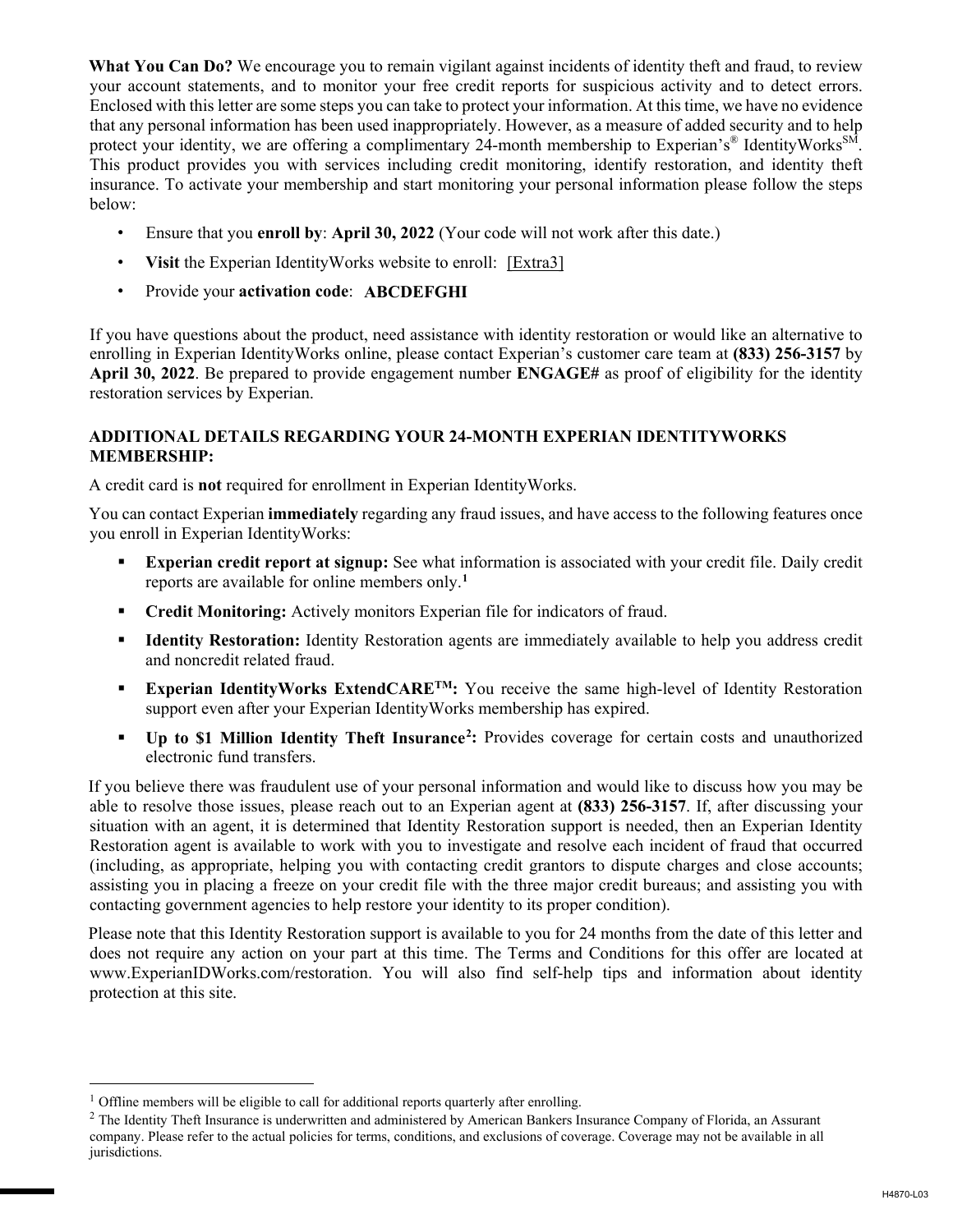**For More Information.** We regret that this incident occurred and any concern it may cause you. If you have additional questions, please call our dedicated, toll-free call center at **(833) 256-3157**, Monday through Friday between 9:00 a.m. and 11:00 p.m. and Saturday through Sunday between 11:00 a.m. and 8:00 p.m. Eastern Time, excluding some major U.S. holidays.

Sincerely,

Carwan

Liz McCarron SVP, Chief Legal Officer

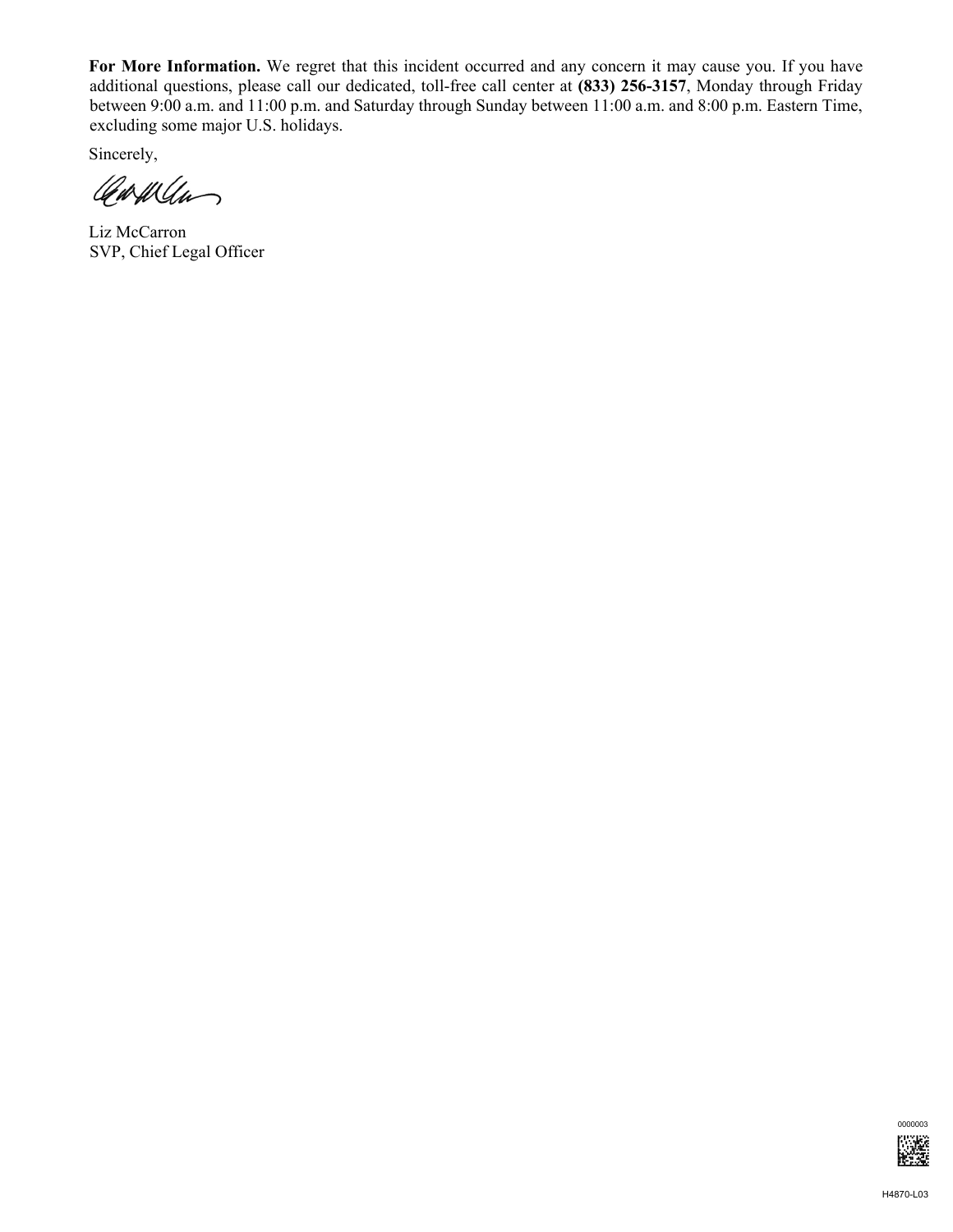## **GENERAL INFORMATION ABOUT IDENTITY THEFT PROTECTION**

You should remain vigilant for incidents of fraud and identity theft by reviewing credit card account statements and monitoring your credit report for unauthorized activity.

**Credit Reports.** Under federal law, you are entitled to one free copy of your credit report every 12 months from each of the three nationwide credit reporting agencies. You may obtain a free copy of your credit report by going to www.AnnualCreditReport.com or by calling 1-877-322-8228. You also may complete the Annual Credit Report Request Form available from the FTC at www.consumer.ftc.gov/articles/pdf-0093-annual-report-requestform.pdf, and mail it to Annual Credit Report Request Service, P.O. Box 105281, Atlanta, GA 30348-5281.

## **You may contact the nationwide credit reporting agencies at:**

| Equifax           | <b>Experian</b>  | <b>TransUnion</b>  |
|-------------------|------------------|--------------------|
| P.O. Box 105788   | P.O. Box 9554    | P.O. Box 2000      |
| Atlanta, GA 30348 | Allen, TX 75013  | Chester, PA 19016  |
| www.equifax.com   | www.experian.com | www.transunion.com |
| 1-800-525-6285    | 1-888-397-3742   | 1-800-680-7289     |

**Fraud Alert.** You may place a fraud alert in your file by calling one of the three nationwide credit reporting agencies above. A fraud alert tells creditors to follow certain procedures, including contacting you before they open any new accounts or change your existing accounts. For that reason, placing a fraud alert can protect you, but also may delay you when you seek to obtain credit.

**Credit Freezes (for Non-Massachusetts Residents):** You may have the right to put a credit freeze, also known as a security freeze, on your credit file, so that no new credit can be opened in your name without the use of a PIN number that is issued to you when you initiate a freeze. A credit freeze is designed to prevent potential credit grantors from accessing your credit report without your consent. If you place a credit freeze, potential creditors and other third parties will not be able to get access to your credit report unless you temporarily lift the freeze. Therefore, using a credit freeze may delay your ability to obtain credit. In addition, you may incur fees to place, lift and/or remove a credit freeze. Credit freeze laws vary from state to state. The cost of placing, temporarily lifting, and removing a credit freeze also varies by state. You may have the right to place and lift a security freeze on your credit report at no charge. *Unlike a fraud alert, you must separately place a credit freeze on your credit file at each credit reporting company.* Since the instructions for how to establish a credit freeze differ from state to state, please contact the three major credit reporting companies as indicated above.

You can obtain more information about fraud alerts and credit freezes by contacting the FTC or one of the national credit reporting agencies listed above.

**Credit Freezes (for District of Columbia and Massachusetts Residents):** State law gives you the right to place a security freeze on your consumer reports free of charge. A security freeze is designed to prevent credit, loans and services from being approved in your name without your consent. Using a security freeze, however, may delay your ability to obtain credit. You may request that a freeze be placed on your credit report by sending a request to a credit reporting agency by certified mail, overnight mail or regular stamped mail to the respective address indicated above. You have the right to place and lift a security freeze on your credit report at no charge.

*Unlike a fraud alert, you must separately place a credit freeze on your credit file at each credit reporting company.*  The following information should be included when requesting a security freeze (documentation for you and your spouse must be submitted when freezing a spouse's credit report): full name, with middle initial and any suffixes; Social Security number; date of birth (month, day and year); current address and previous addresses for the past five (5) years; and applicable fee (if any) or incident report or complaint with a law enforcement agency or the Department of Motor Vehicles. The request should also include a copy of a government-issued identification card, such as a driver's license, state or military ID card, and a copy of a utility bill, bank or insurance statement. Each copy should be legible, display your name and current mailing address, and the date of issue (statement dates must be recent).